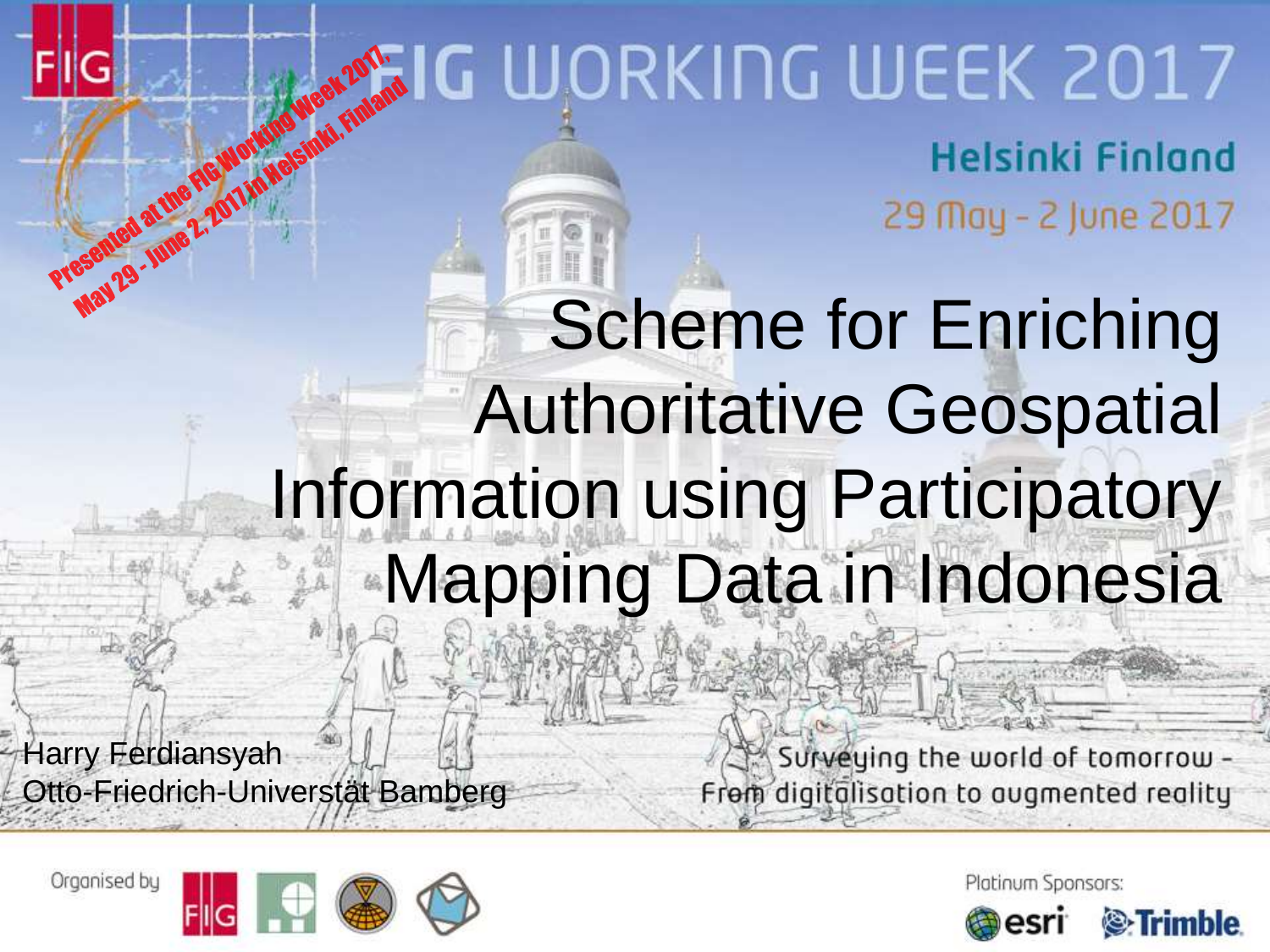Surveying the world of tomorrow -Helsinki Finland 29 May - 2 June 2017

From digitalisation to avamented reality

### **Introduction**

- Started from 70-ies, participatory map has been produced by Non-Governmental Organization (NGO)
- Majority NGO concern:
	- Natural resources exploitation (e.g. deforestation),
	- Legacy of cultural diversity (indigenous people)
	- Recent: transportation & POI (Point of Interest)
- (sometimes) generate Conflict with Indonesian Government policy
- Later: NGO evolves into **PMO (Participatory Mapping Organization)**



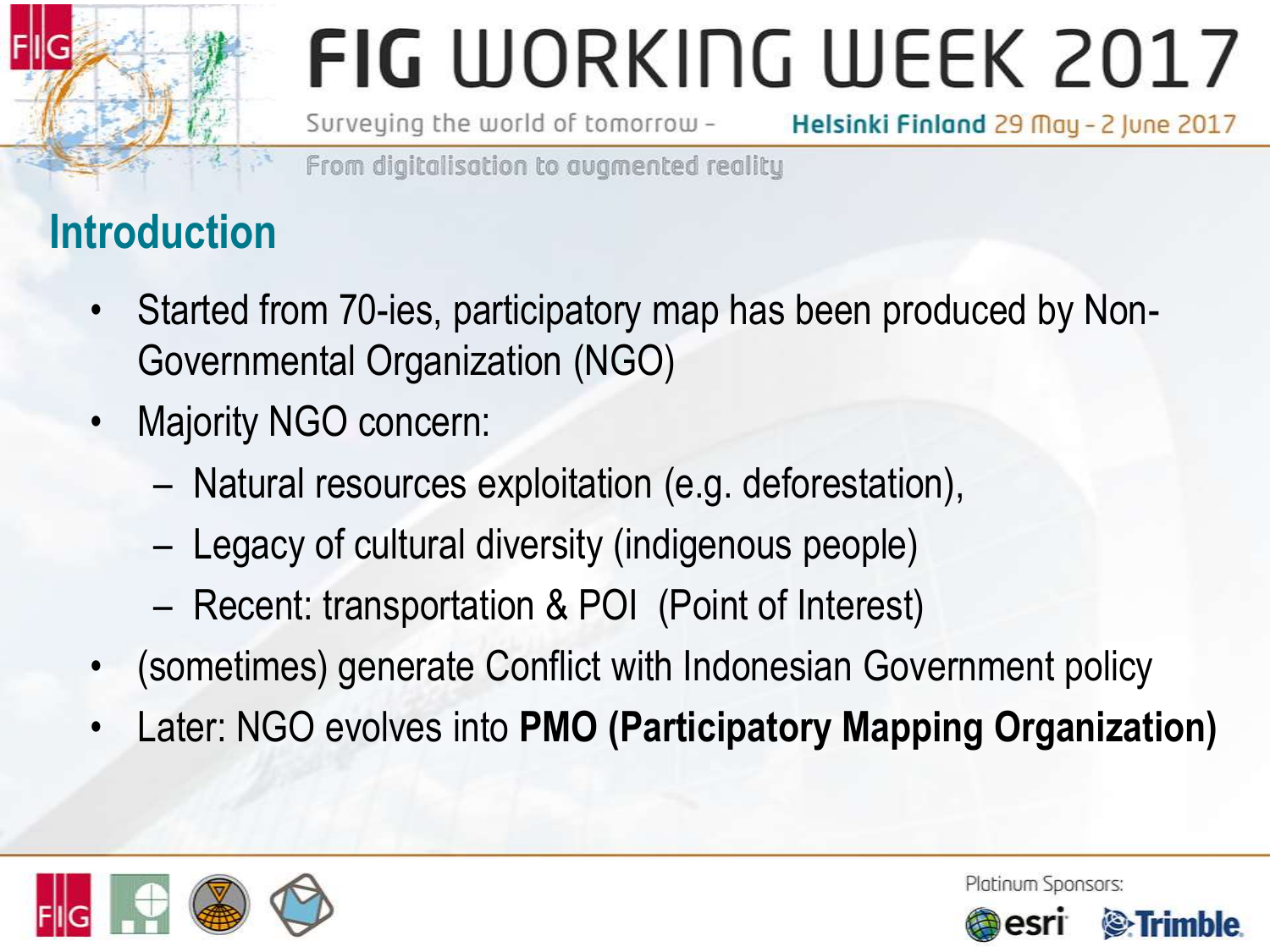Surveying the world of tomorrow -

Helsinki Finland 29 May - 2 June 2017

From digitalisation to augmented reality



### **PMO Map Coverage**



Platinum Sponsors:

<sup>2</sup>*<u>External</u>* 

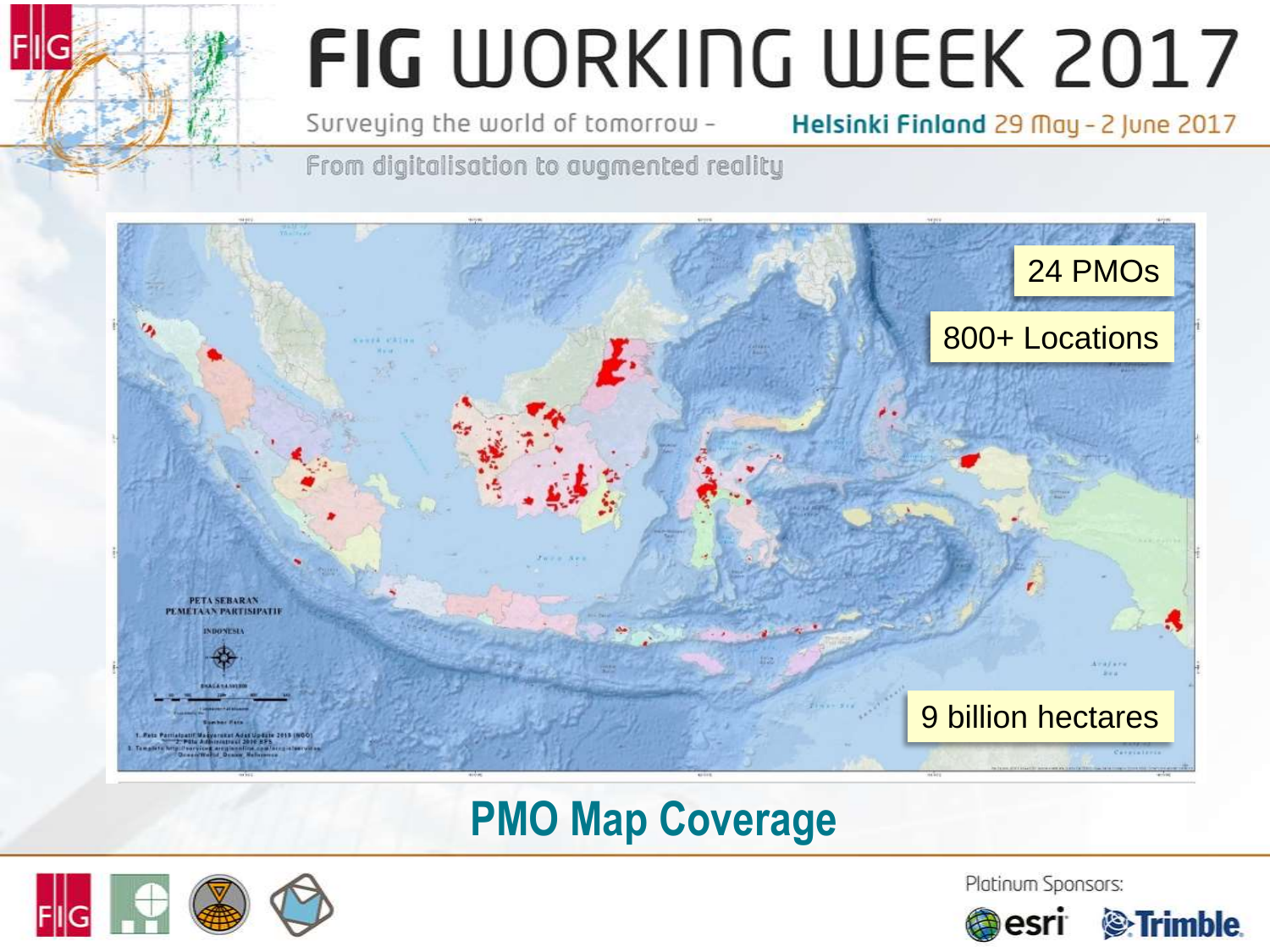Surveying the world of tomorrow -Helsinki Finland 29 May - 2 June 2017

From digitalisation to avamented reality

### **Development of Geospatial Information (GI) in Indonesia**

- Enactment of "*UUIG* (**the Act/Law of Geospatial Information of Indonesia**)" in 2011
	- The Act regulates all the aspect of GI (production, dissemination,etc.)
		- e.g. : Base (topographic) map production only by the Government (i.e. National Mapping Agency, **NMA**)
	- It also regulates on GI and *person* other than NMA's*.*
		- Definition of *"person"* in the Act: individual and/or Organization
	- Legal consequences: GI that causes a property or personal loss
		- Up to €8000 fine or five years imprisonment



Platinum Sponsors:

(S)

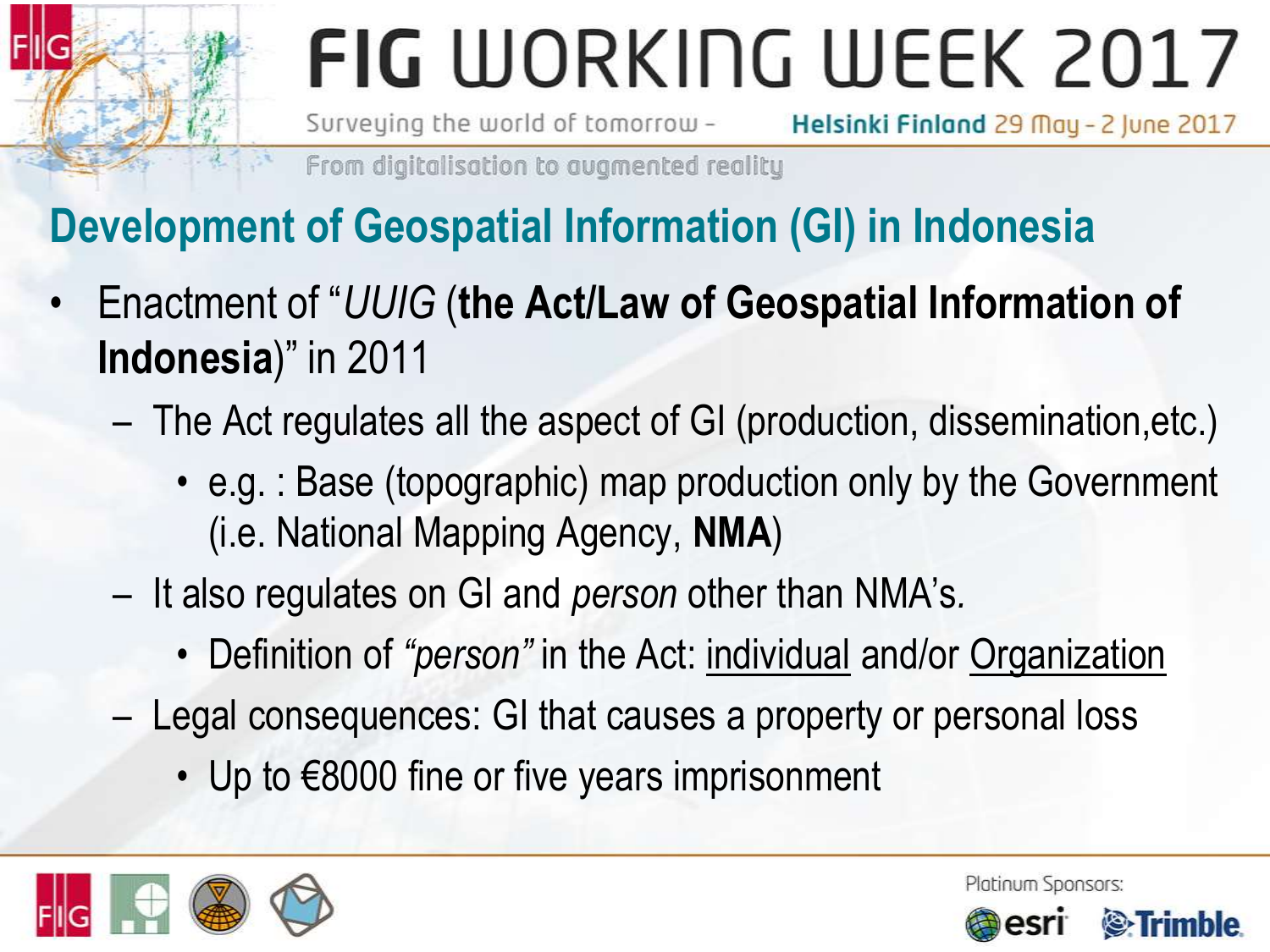Surveying the world of tomorrow -

Helsinki Finland 29 May - 2 June 2017

From digitalisation to avamented reality

### **Problem: PMO**

- Accommodate PMO (and it's data) under the Act
- Maintain PMO involvement
	- as a *check & balance* mechanism for Authoritative Spatial Data

### **NMA**

• Help NMA to fill the gaps (NMA obliged to provide all Indonesia GI) – Mapped Indonesian area as of 2017 : 42%

## Authoritative Spatial Data Enrichment?





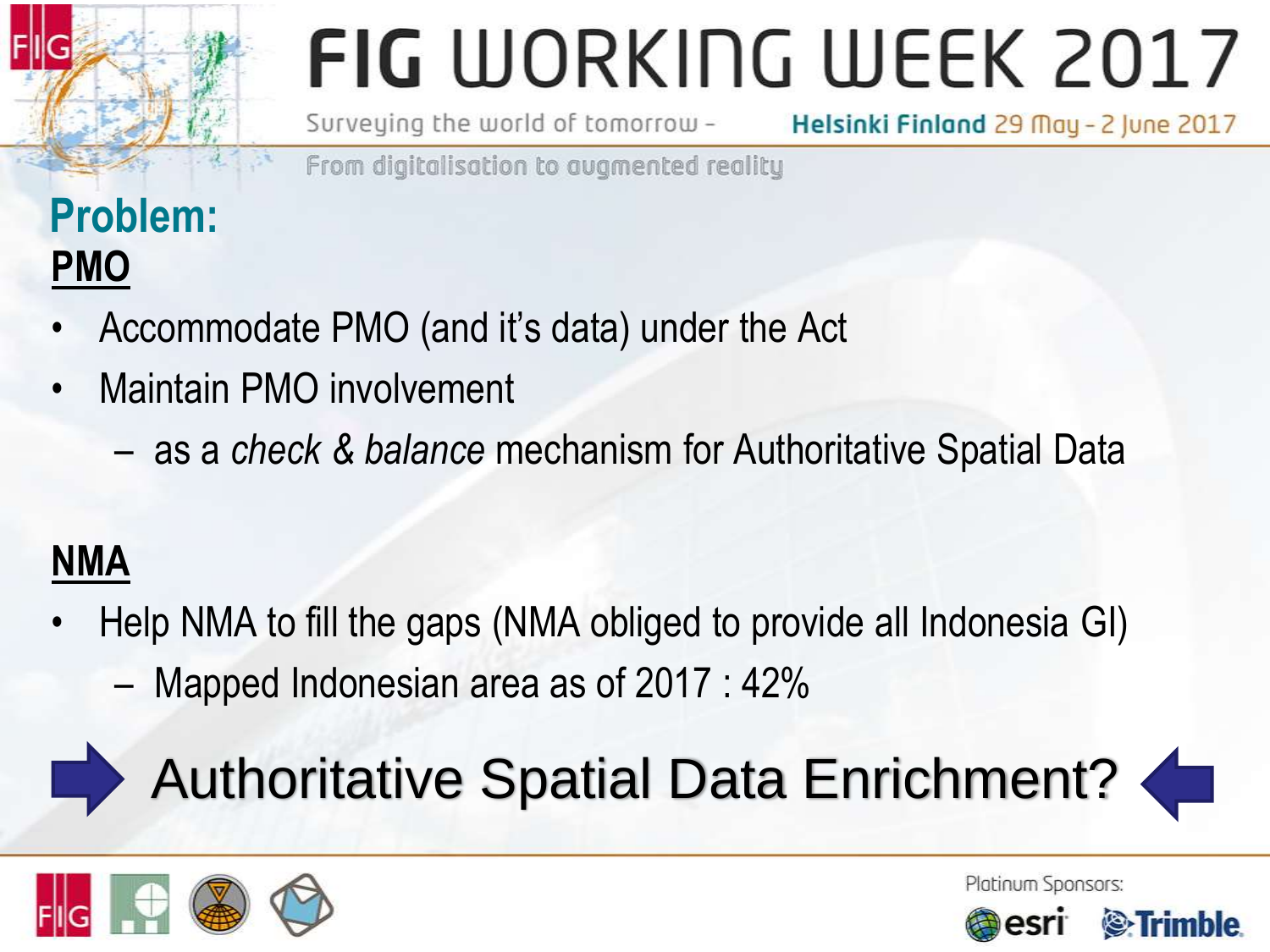Surveying the world of tomorrow -

Helsinki Finland 29 May - 2 June 2017

From digitalisation to avamented reality

### **Research Methods**

#### **Documents Review**

- The Act / UUIG
	- 21 out of 76 articles related to the topic
- The Act derivatives
	- PP (Govt' Regulation)
	- Perpres (Presidential Decree)
- Additional documents
	- Technical & historical docs

#### **Interview (2014 & 2015)**

- Direct interview, online & hadcopy questionnaire
	- PMO : 13 out of 22 responded (!)
	- Academics
	- Goverment:
		- National Mapping Agency
		- Local (success story of PMO + GO)



– …

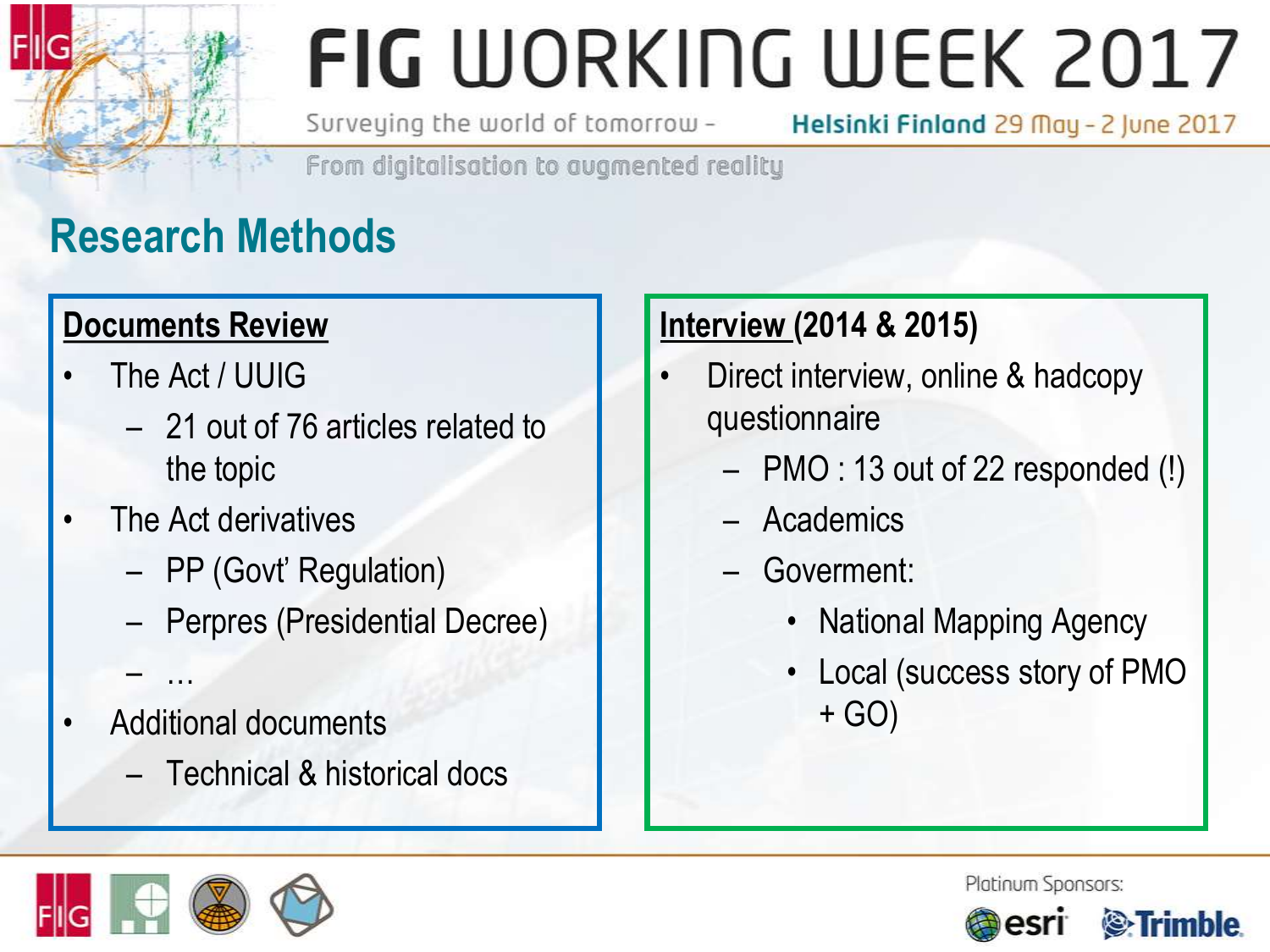Surveying the world of tomorrow -

Helsinki Finland 29 May - 2 June 2017

From digitalisation to avamented reality

### **Result & Discussion (PMO)**

- PMO data : hardcopy (inc. hand drawn map) & digital
- Data dissemination file-based (via CD & USB) & webmap (view only)
- PMO has a concern on data quality  $\rightarrow$  54% of PMO do not perform Quality check
- PMO data claimed to represent more original & factual attribute. Despite of geometry correctness.
- PMO view: ASD enrichment introduce locals' knowledge to the mapped object (e.g. historical data)
- PMO requested "*equal trade*" if their data used for ASD enrichment. Equal trade: Govt' grants PMO full access to ASD







**S**Trimble

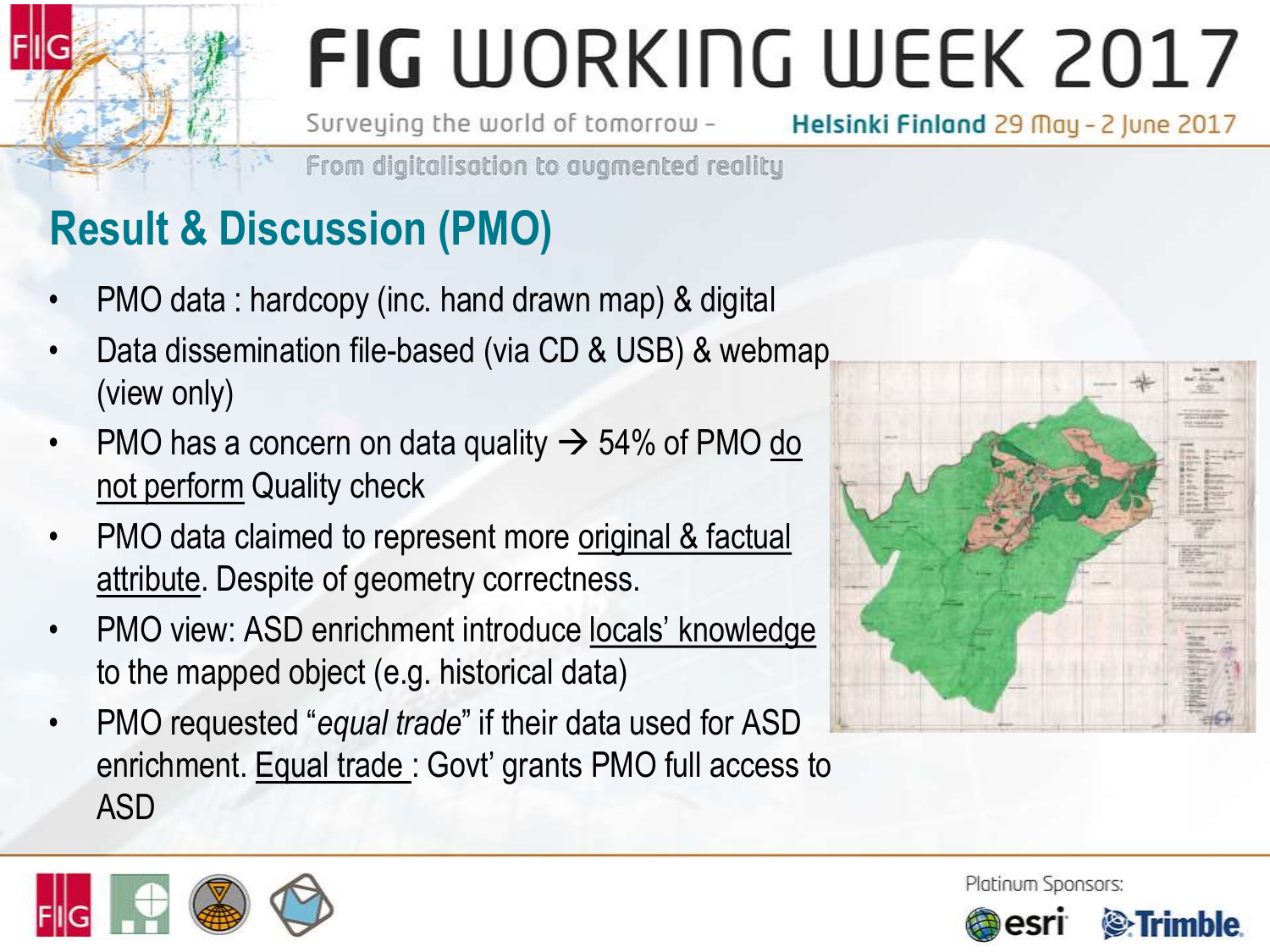Surveying the world of tomorrow -Helsinki Finland 29 May - 2 June 2017

From digitalisation to avamented reality

### **Result & Discussion (NMA)**

- NMA: ASD enrichment only possible if PMO follows certain standards
- The mapping standard : same as NMA's or create different standard for PMO
- NMA: not all PMO data will be included in the enrichment (to save NMA resources), only data that in-line with NMA products
- Joint committee to control ASD enrichment:
	- NMA : temporal committee
	- PMO : long-term



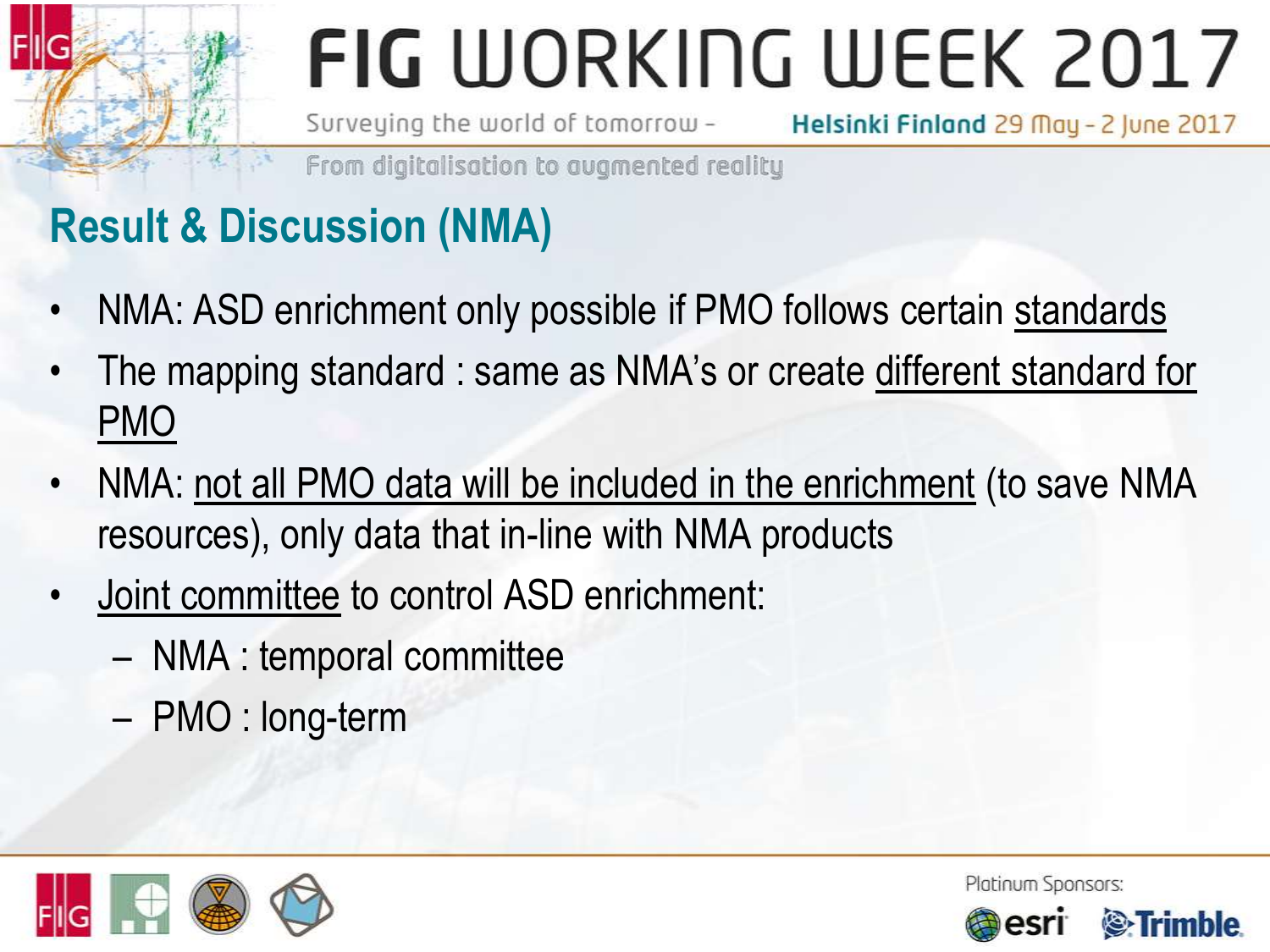Surveying the world of tomorrow -

Helsinki Finland 29 May - 2 June 2017

From digitalisation to augmented reality

### **Result & Discussion (technical)**

- Cartographic representation of enriched ASD
	- Symbology
	- Attribution for PMO data
- Feature codification
	- Differentiation between PMO vs NMA feature(s)
- Facilitation for PMO
	- Base map
	- Tools : data capture & dissemination





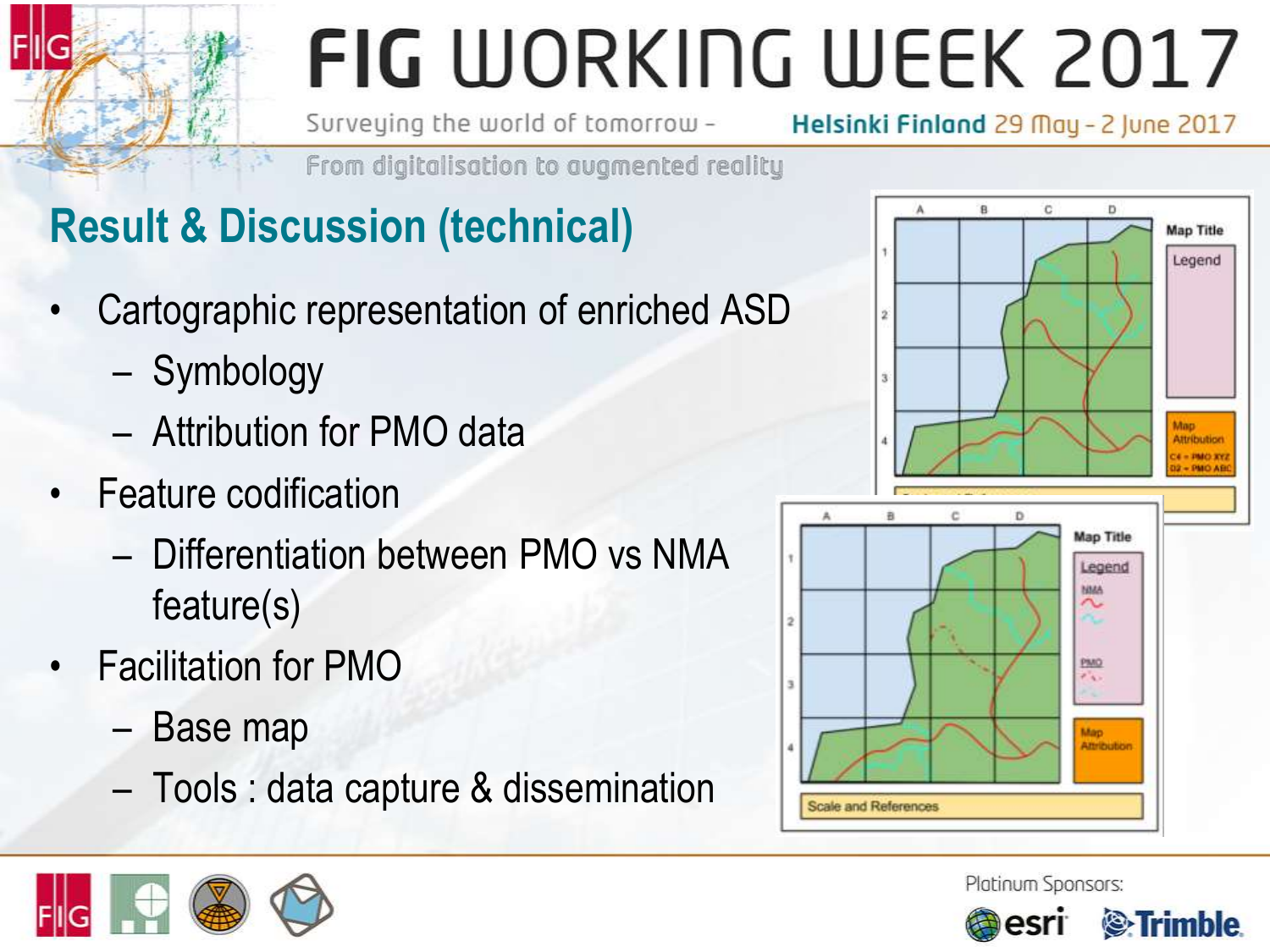Surveying the world of tomorrow -Helsinki Finland 29 May - 2 June 2017

From digitalisation to augmented reality

### **Result & Discussion (non-technical)**

- Association (pairing) between PMO & respective GO (e.g. PMO National Land Agency, PMO – Ministry of Forestry, etc.
- GO provides training on spatial data for PMO
- Legal aspect of enrichment
- The "east" PMO rejection

Respondent Region (West - East)